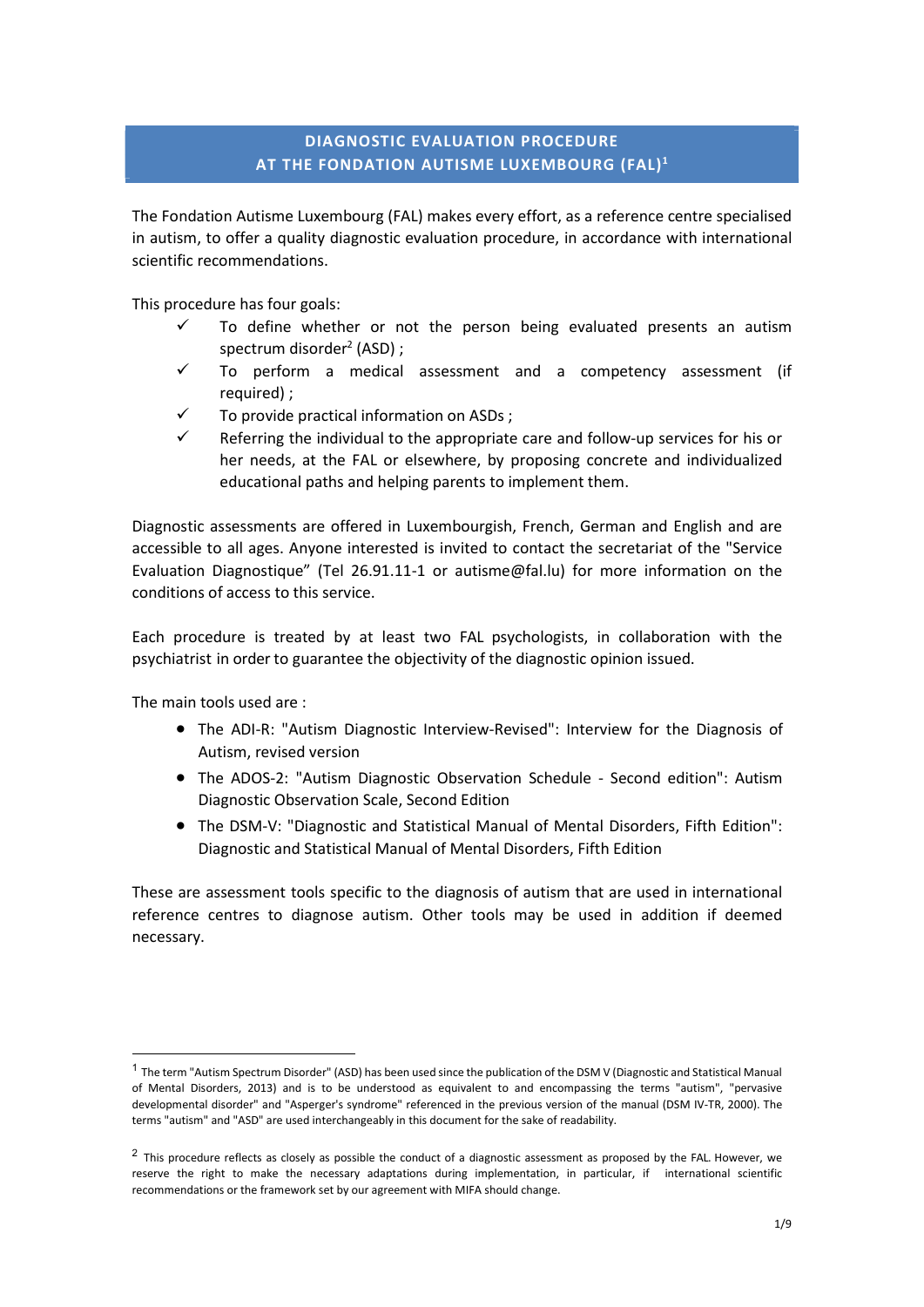# Diagnostic evaluation at the Fondation Autisme Luxembourg

| 1. |    |                                                                                     |
|----|----|-------------------------------------------------------------------------------------|
| 2. |    |                                                                                     |
|    | a. |                                                                                     |
|    | b. |                                                                                     |
|    | c. | Use of an Assessment Tool Specific to the Diagnosis of Autism Spectrum Disorders  5 |
|    | d. |                                                                                     |
|    | e. | Observation in the living environment and interview with a professional  6          |
|    | f. |                                                                                     |
|    | g. |                                                                                     |
|    | h. |                                                                                     |
|    | i. |                                                                                     |
|    | j. | Possible post-assessment follow-up by the FAL in the event of a diagnosis of autism |
|    |    |                                                                                     |
| 3. |    |                                                                                     |
| 4. |    |                                                                                     |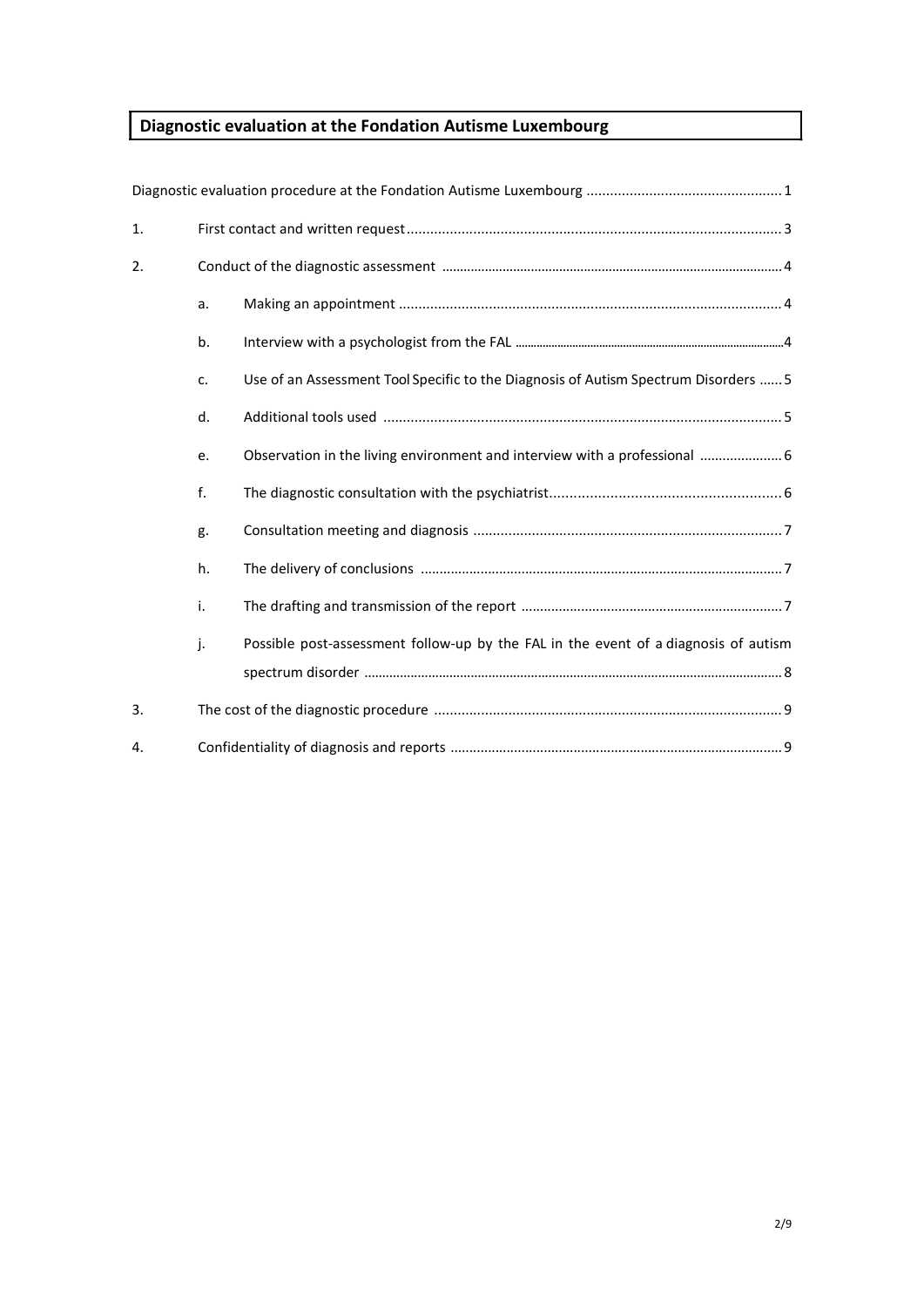Several steps are necessary for a successful diagnostic assessment:

#### 1. FIRST CONTACT AND WRITTEN REQUEST

When a request for a diagnostic evaluation is sent to the FAL, it is processed by the "Diagnostic Evaluation" service. The person to be assessed is directly placed on the waiting list on a provisional basis and the family / the person him / herself / the guardian is informed of the progress of the assessment procedure, the financial coverage of the cost and the estimated waiting time before the assessment begins.

An initial meeting with a psychologist from the service is arranged within one to two months of the application. This meeting provides an initial contact with the person to be evaluated and/or, if applicable, his or her parents, family or guardian, in order to discuss the reasons and goals of the diagnostic evaluation, to explain the various steps required for the diagnostic evaluation and to answer the first questions of the persons concerned.

An SCQ screening questionnaire (Social Communication Questionnaire, Rutter, Bailey & Lord, 2003) is also completed jointly with the psychologist during this meeting. This questionnaire makes it possible to identify and screen for symptoms associated with autism spectrum disorders and provides a basis for discussion during the initial exchanges.

Various documents to be sent back to the FAL, completed and signed, are also given at this first meeting:

- An official written request form
- An anamnesis
- An "Authorisation for the transmission of information and reports to the FAL" form, allowing FAL professionals to request the various reports (medical, psychological, school reports, etc.), if any, from the professionals who have taken or are still taking care of the person to be assessed. If approved by the family / person / guardian, this authorisation is also to be returned to FAL completed and signed.

The request for assessment and the authorization must be signed by the person him / herself, or his / her legal representative if applicable (parents or guardian). If this is not the case, no intervention can be carried out. The person himself / herself, his / her family or guardian takes as much time as he / she wishes to decide whether he / she wants to begin this diagnostic evaluation procedure or not.

As soon as FAL receives the various above-mentioned signed documents, the person is definitely placed on the waiting list and a confirmation letter / email is sent to the family / person / guardian, in which the waiting period before the assessment begins is specified.

At the same time, the family / person being assessed or his / her guardian is asked to send to FAL the existing psycho-educational and medical reports received from professionals (doctors, psychiatrists, psychologists, psychomotor therapists, speech therapists, etc.) who have followed up the person being assessed. The family is advised to request reports that are not in their possession from the professionals concerned and to send them to FAL as soon as possible.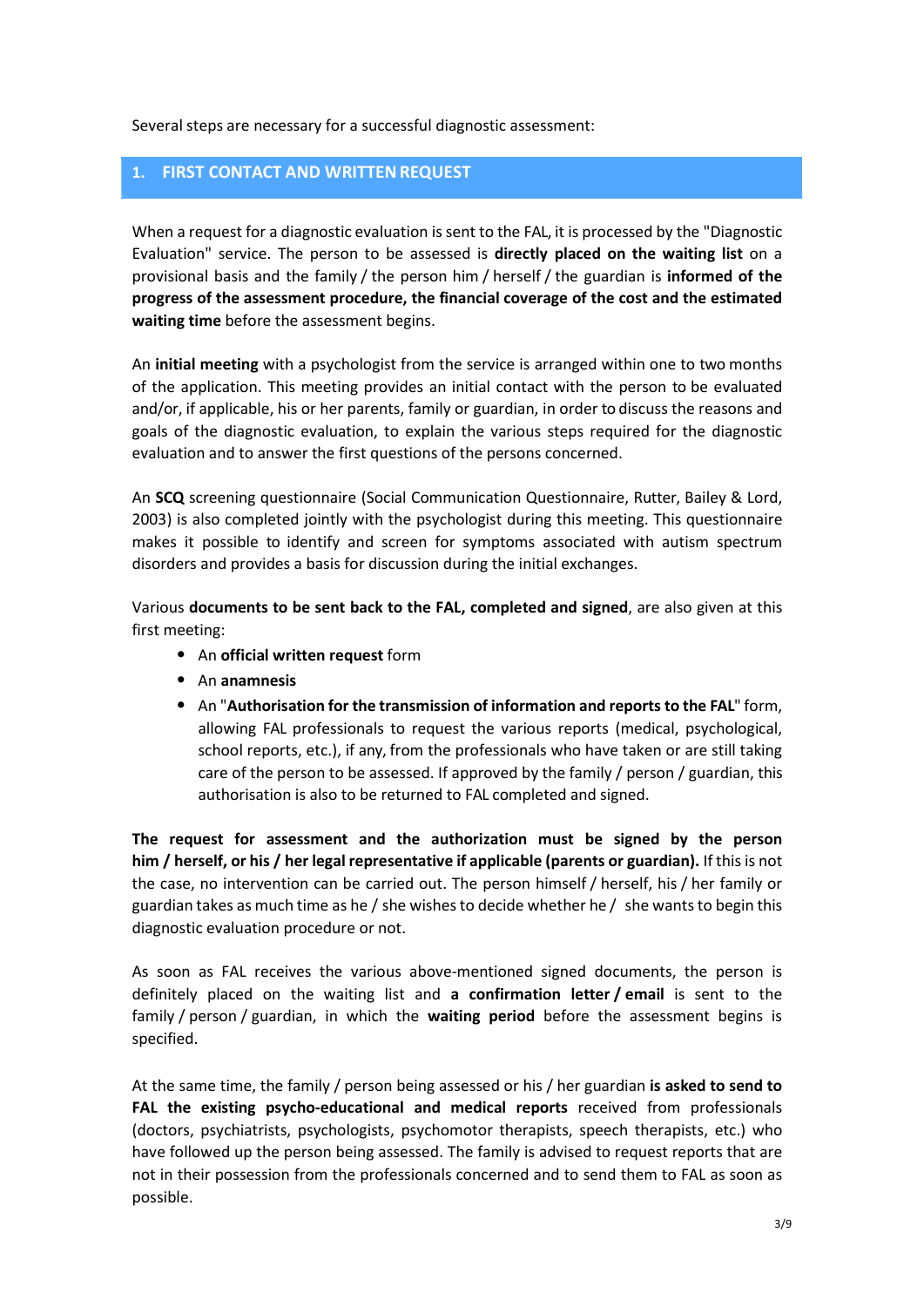#### 2. CONDUCT OF THE DIAGNOSTIC ASSESSMENT

#### A. MAKING AN APPOINTMENT

Approximately two months before the start of the assessment, a FAL secretary contacts the family / guardian to arrange the various appointments necessary for the diagnostic assessment. The following are scheduled: 1 interview with a FAL psychologist in order to complete the ADI-R scale, 1 appointment for the ADOS-2 test, 1 or 2 appointments for consultation with the psychiatrist (depending on whether or not an intellectual evaluation is required), and 1 appointment for a complementary evaluation. This contact is an opportunity to answer any questions that the family / individual / guardian may have, and to remind them of the different steps of the diagnostic evaluation. In the event of specific questions that the secretary cannot answer, a professional from the diagnostic team may contact the family / individual / guardian again at their request.

#### B. INTERVIEW WITH A FALPSYCHOLOGIST

The interview takes place on the FAL site, in Capellen, Rambrouch or Munshausen, and has several objectives:

- To gather information on the development and functioning of the person being evaluated. The interview is carried out according to the assessment tool specific to the diagnosis of autism called ADI-R (Autism Diagnostic Interview, revised version). It is administered in the form of an interview with the person concerned, ideally accompanied by a parent or a person who is very familiar with his or her developmental history. The ADI-R scale consists of a series of questions designed to collect the information needed to help assess the characteristics of the autism spectrum and make a possible diagnosis.
- Review any medical, psychological, and educational reports about the person being assessed, including childhood reports, as necessary.

The interview lasts approximately two hours and does not necessarily require the presence of the person to be assessed. If the person being evaluated is a teenager or an adult who is able to express himself or herself and follow a conversation, it is preferable that he or she participate in the interview, as he or she will then be able to give his or her opinion in relation to the questions asked and his or her experience. However, if the appraisee is a child, or is a teenager / adult who is not able to speak / understand language or follow a conversation, his / her presence is not mandatory. However, if the person or child wishes to attend the interview (even if not directly involved), he or she is of course welcome to do so. This can of course be discussed beforehand with the psychologist who will be conducting the interview.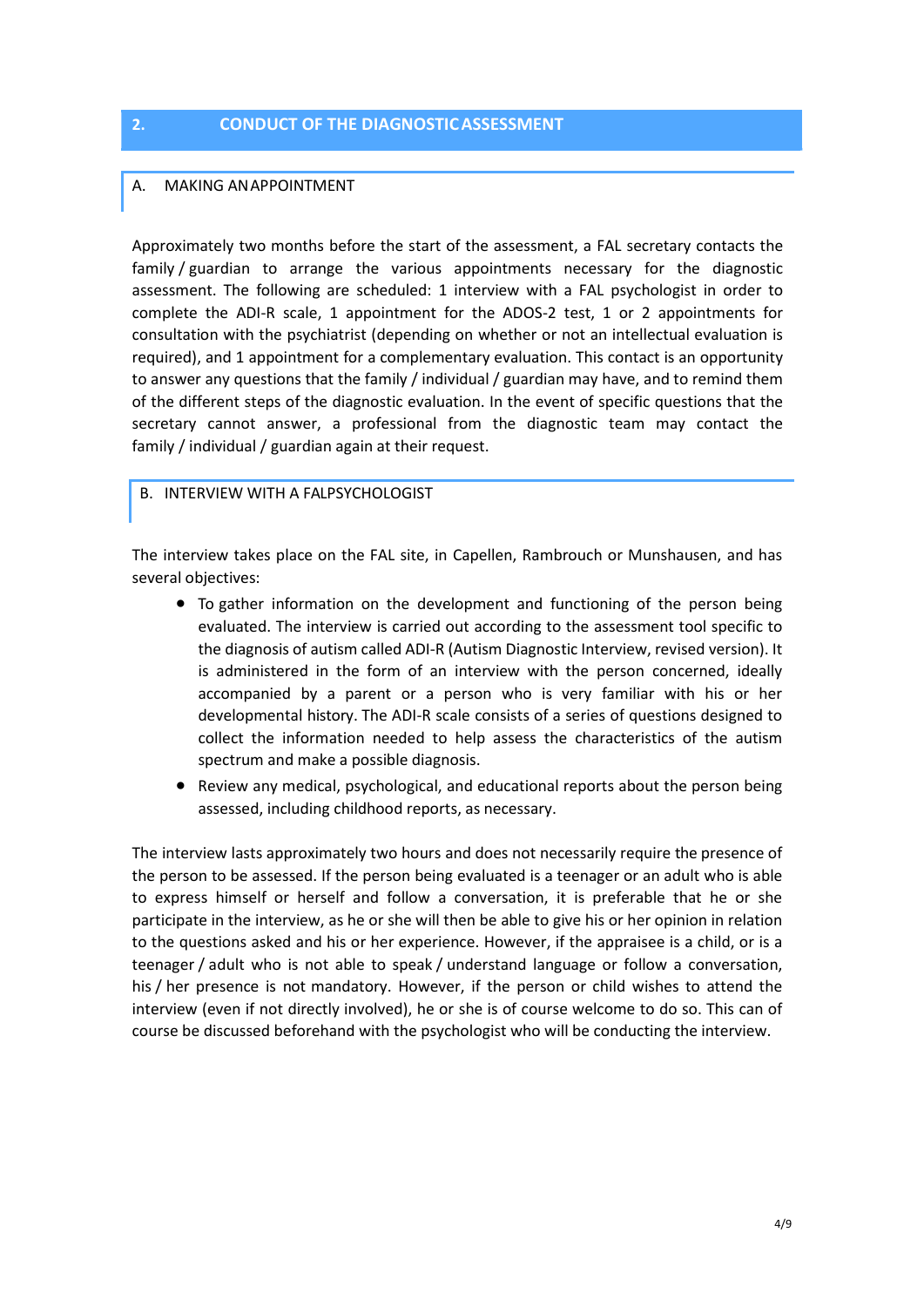## C. USE OF AN ASSESSMENT TOOL SPECIFIC TO THE DIAGNOSIS OF AUTISM SPECTRUM DISORDERS (ASD)

This involves using with the individual an assessment tool specific to the diagnosis of autism called ADOS-2 (Autism Diagnostic Observation Schedule - Second Edition; Autism Diagnostic Observation Scale, Second Edition).

While a psychologist interacts with the person being assessed (e.g., by suggesting various activities), another member of the diagnostic team observes the interaction. The handover may be videotaped, if the individual and / or family / guardian gives verbal consent. Videos made as part of a diagnostic assessment are strictly confidential (they are never shared outside the Diagnostic Assessment, Support and Training Department), and are intended solely to allow the professionals involved to watch the test again if necessary in order to provide the most objective scoring of the test.

This step takes about one to two hours (depending on the behaviour, concentration, or fatigue of the person to be evaluated).

#### D. COMPLEMENTARY TOOLS USED

An **intellectual assessment** is also necessary to refine the diagnosis. If an intellectual assessment has already been carried out beforehand, the FAL professionals will decide whether this can be sufficient. If a more current assessment is to be carried out, the family / person / guardian will be informed and an additional appointment will be made, either with the psychiatrist or with a psychologist from the team. Two tests are mainly used. The CFT- 1R / CFT-20R (Culture Fair Intelligence Test, Rudof H. Weiss & Jürgen Osterland, 2012 / Rudolf H. Weiss, 2012) is a non-verbal intelligence test (in its revised version for children or adults). The LEITER-3 (Roid, Miller, Pomplun & Koch, 2013) is a tool specifically developed to reliably and validly measure non-verbal intellectual skills, memory and attention in individuals for whom traditional intelligence tests generally do not provide such a measure. Other cognitive tests can be implemented.

Depending on the need and relevance judged by the team, a complementary assessment scale can also be used: the CARS-2 (Childhood Autism Rating Scale, Second Edition, Schopler E. et al., 2010). This scale was developed to identify individuals with autism spectrum disorders and to distinguish them from individuals with other developmental disorders without associated autistic syndrome. The rating scale is based on the observation of behaviours in 15 different domains. It does not require an additional appointment.

An assessment of socio-adaptive behaviours is also carried out if deemed relevant by the team. The socio-adaptive behaviours are assessed using the semi- structured questionnaire called Vineland-3 (The Vineland Adaptive Behaviour Scales, Third edition; Sara S. Sparow, Domenic V. Cicchetti, Celine A. Saulnier, 2016).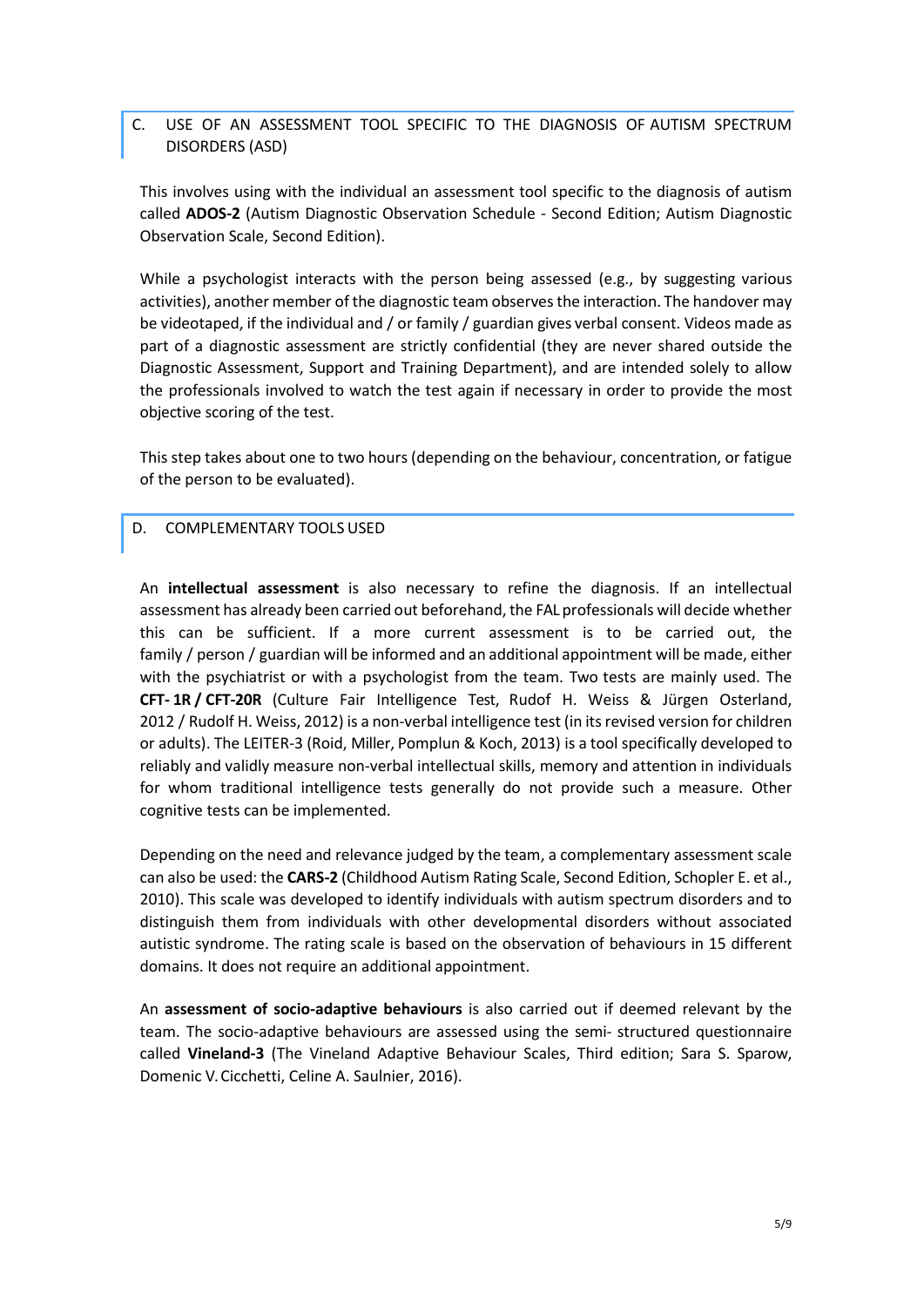This questionnaire assesses adaptive behaviour in four main areas: Communication, Daily Life, Socialization and Motor Skills, in all persons aged 1 to 90 years. This assessment can be used to identify problem behaviours. A person's adaptive behaviour is inadequate if the skill does not manifest itself at the right time. The test assesses what people usually do, not what they are capable of doing. The results depend on the information given by the person responding to the assessment scale, and are therefore not related to direct observations.

The professionals on the diagnostic team reserve the right to conduct further assessments and / or make additional appointments if deemed necessary.

E. OBSERVATION IN THE LIVING ENVIRONMENT AND INTERVIEW WITH A PROFESSIONAL

If deemed necessary by the diagnostic team, a FAL professional will observe the person being evaluated in one or more of the living environments he or she attends (crèche, school, home, work,...), and possibly film him or her (with the written agreement of the family / the person him or herself / the tutor), in order to form a complete picture of the person.

This is only possible with the agreement of the institutions concerned, as well as that of the person, his / her parents or guardian.

As far as possible, the FAL professional combines observation with an interview with a person who knows the person being evaluated well (teacher, classroom assistant, educator, employer, etc.) in order to obtain information on the person's daily functioning. Sometimes an interview without observation may be sufficient.

It is the FAL professionals who arrange the appointments with the institution where the observation takes place and the persons concerned. Once the appointment has been made, a confirmation letter/email is sent to the family and to the establishment concerned, stating the date and time of the appointment, as well as the name of the FAL professional who will carry out the observation and/or interview.

# F. DIAGNOSTIC CONSULTATION WITH THE PSYCHIATRIST

As part of the diagnostic evaluation, at least one consultation with the psychiatristis required, the date of which is set by the FAL at the same time as the other appointments. This meeting takes place in Capellen, in the FAL buildings or at his private practice.

Certain medical examinations may also be necessary in order to rule out diagnostic leads whose symptoms may resemble an ASD (e.g. a visual check-up, an auditory check-up and a genetic karyotype (via a blood test)). The family/individual/guardian is asked to provide the psychiatrist or FAL with reports of medical examinations already performed. The psychiatrist then assesses whether or not additional tests are necessary (missing results, not recent enough, or need for additional tests (e.g. EEG, MRI, intelligence test, concentration test...)). He or she may also decide to review the person being assessed at an additional consultation at the FAL.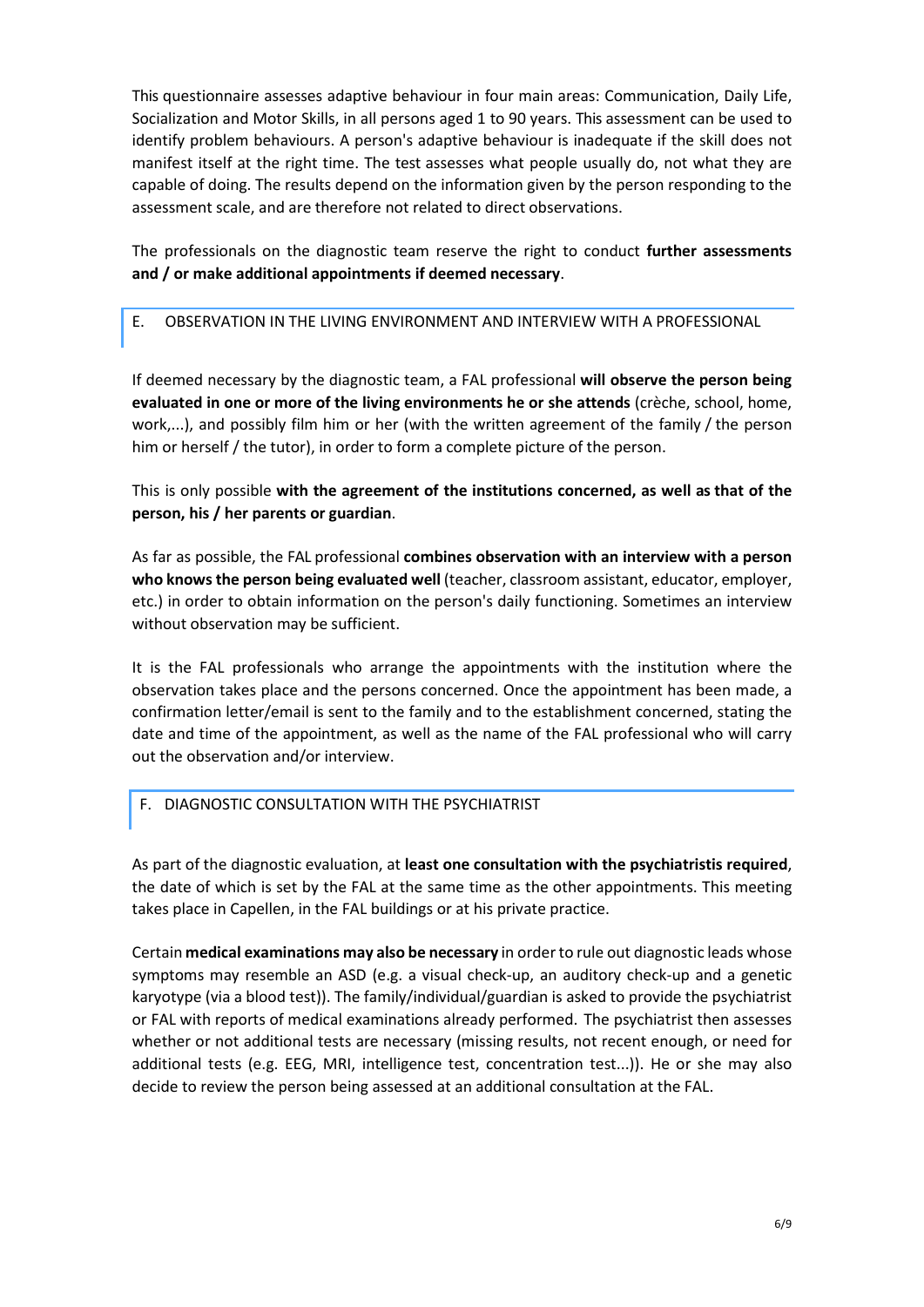If a consultation should take place outside of the diagnostic evaluation (e.g. for therapeutic follow-up), the psychiatrist will arrange these appointments himself, which will take place in his private practice.

### G. CONSULTATION MEETING AND DIAGNOSIS

Once all the steps described have been completed, the psychologists on the diagnostic team and the psychiatrist decide whether they have enough information to make a diagnostic opinion, or whether further steps are still necessary. If necessary, they can request additional appointments or complementary examinations. Once they have all the necessary data, they pool the various information gathered in a consultation meeting to define a global diagnosis, referring to the DSM-V (Diagnostic and Statistical Manual of Mental Disorders, Fifth Edition) criteria for autism spectrum disorder.

The person being assessed / family / guardian is not present at this consultation meeting.

## H. THE DELIVERY OF CONCLUSIONS

When the diagnostic conclusion has been formulated in the framework of the consultation meeting between FAL and the psychiatrist, a FAL secretary contacts the family / person / guardian to fix an appointment to deliver the conclusions. This will take place at the FAL office in Capellen, Rambrouch or Munshausen, with one of the psychologists involved in the evaluation. This appointment has several objectives:

- To inform the family/person/guardian of the diagnosis made,
- Answering questions from the family/person/guardian,
- If the diagnosis of ASD is made:
	- support the family/individual following the diagnosis,
	- explain and provide information on ASDs practices as well as some concrete recommendations on this subject,
	- explain the different FAL services available to the
		- family / family / person / guardian
- If necessary, refer the family / assessed person to other services that can provide the required assistance or adapted accompaniment, whether it be to the FAL or elsewhere
- Provide the family / individual / guardian with a diagnostic certificate.

### I. THE DRAFTING AND TRANSMISSION OF THE REPORT

After the diagnosis is made, a **detailed report** is drawn up. It contains the conclusion of the diagnostic evaluation and the results obtained with the various tests proposed.

This report, the content of which will have been discussed orally when the conclusions are given, is given to the family / person / guardian as soon as possible. This report is transmitted only to the family/person/guardian, and is therefore free to pass it on to third parties or not. We stress that this report can be a valuable tool for the further support of the person concerned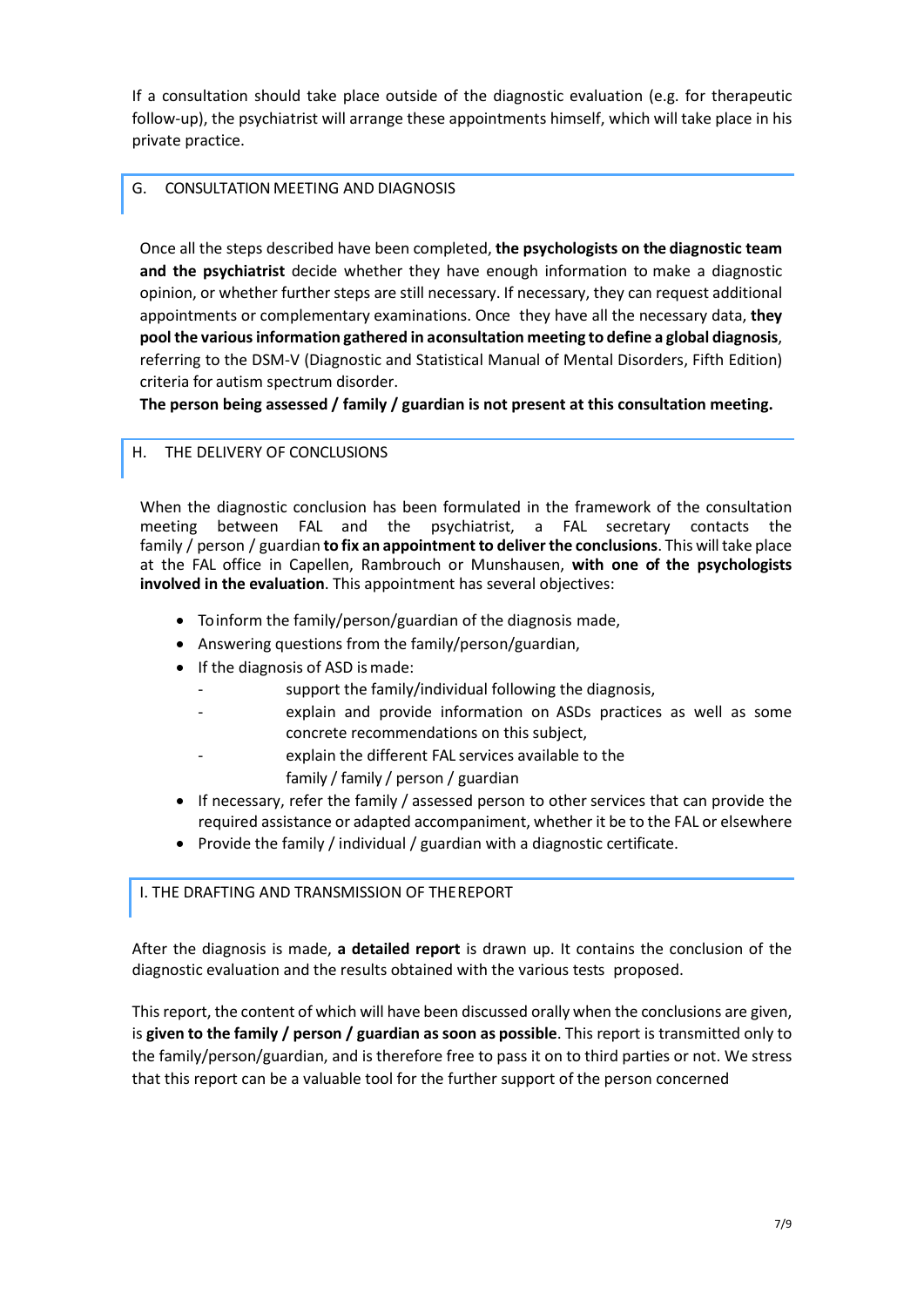# J. THE POSSIBLE POST-ASSESSMENT FOLLOW-UP BY THE FAL IN CASE OF DIAGNOSIS OF AUTISTIC SPECTRUM DISORDER

In the case of a diagnosis of an autism spectrum disorder, it seems to us essential that the support plan for the person with an autism spectrum disorder be as coherent as possible. In order to do this, a FAL professional contacts the family / the person him / herself / the guardian a few weeks after the delivery of the conclusions, to propose a "post-diagnosis" appointment. The purpose of this appointment is to answer questions and provide information about the diagnostic assessment, Autism Spectrum Disorders and possible support.

In addition, the professionals of the FAL's "Support" service are also at the service of families who wish to do so for :

- Answering their questions and supporting them in their difficulties with the announcement of the diagnosis;
- Carry out a skills assessment (development, psychomotricity, communicative skills) of the person every year or two years, in order to note his or her progress and readjust the support programme put in place;
- Propose concrete support to the family/person in various forms according to needs (PSI, social skills groups, training, etc.);
- Meet with the various people who care for the person being evaluated (day care, school, SIPO, EMP, workplace, etc.) in order to adapt and coordinate the care as well as possible;
- **•** Participate in school meetings, in particular to support, if necessary, the child's integration project in regular school;
- Putting the family in **contact** with the various professionals and networks likely to provide assistance in daily life and in administrative procedures (long-term care insurance, social worker, parents' association, leisure services, etc.).

These services are provided on a case-by-case basis, according to the needs and requests of the families.

The person with ASD and his / her family / guardian can also contact a reference person within each FAL service. The professional concerned will be able to organise and coordinate the person's overall project. He / she can supervise the support provided through the different services offered by the FAL, also over the years. On the other hand, he or she can ensure the link between the different external support services, i.e. those not offered by the FAL, through coordination meetings between the professionals, the family/person him/herself/guardian and the FAL.